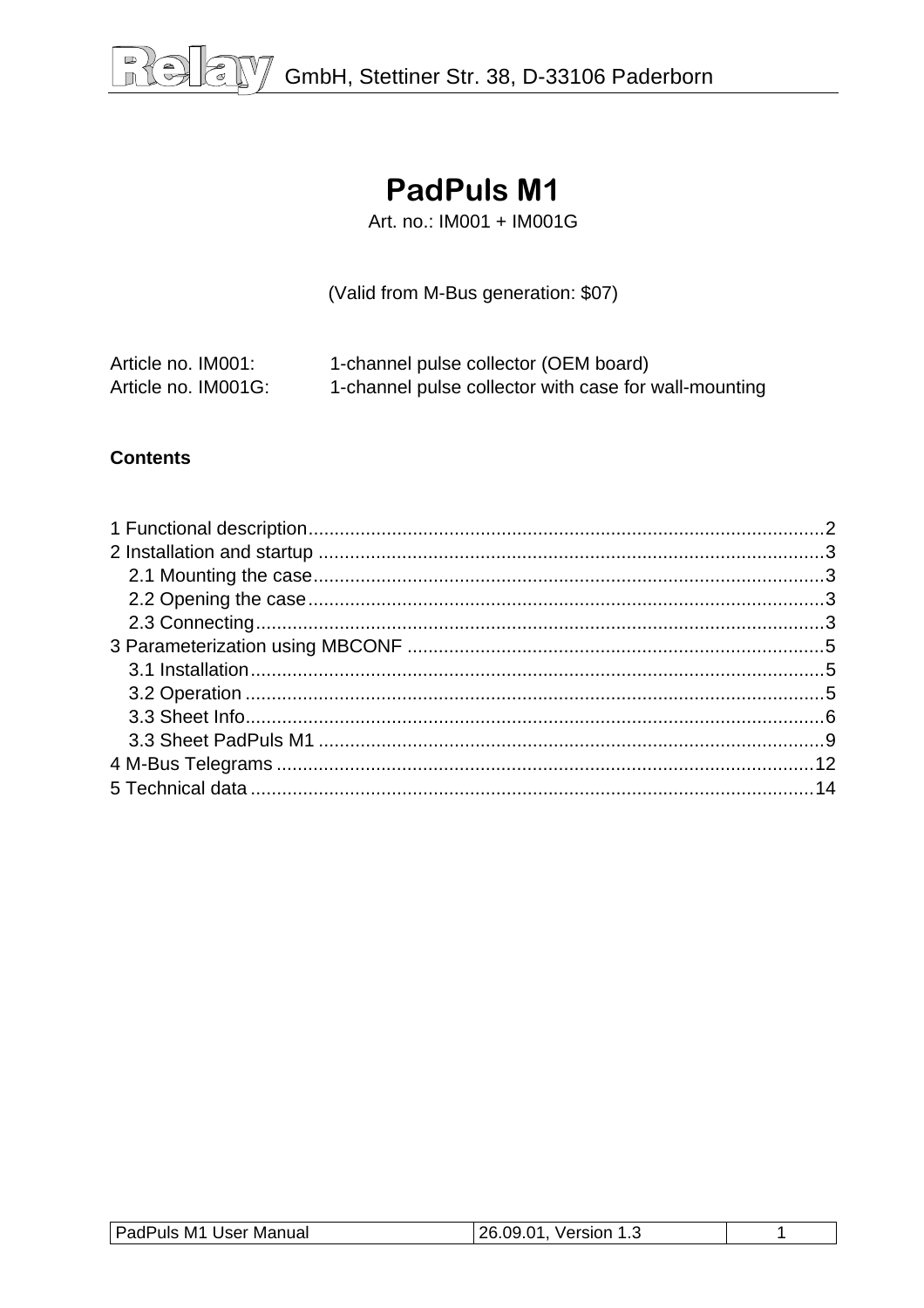# <span id="page-1-0"></span>**1 Functional description**

The PadPuls M1 serves for the adaptation to the M-bus system of consumption measuring instruments, such as, current, gas or water meters. However, the meters to be adapted must have a floating pulse output. The user can configure the PadPuls M1 with the MBCOPNF program so that the scanned impulses are converted to units such as kWh,  $m^3$ , J and so on. The configuration is very easy with the MBCONF user interface.

When connected to the M-bus the PadPuls M1 is powered from the bus. A built-in battery ensures that metering continues even if the M-Bus fails for longer than the normal calibration time for the water meter or heat counter. The battery also ensures that the meter readings and the configuration data is maintained in RAM. The battery jumper should therefore be plugged in at all times. The jumper serves only to disconnect the battery from the circuitry should the battery need to be replaced.

Device data can be protected against unauthorized configuration. The PadPuls M1 can be switched to protection mode with a special M-Bus telegram. Subsequent changes to device parameters cannot be made in this operating mode. The protection mode can then only be disabled by opening the sealable housing and pressing the unprotect pushbutton.



| 26<br>na<br>Ω1.<br>Version | 10M<br>User<br>Manual<br>M1<br>ັ <sup>ບ</sup> uls .<br>∽au. |
|----------------------------|-------------------------------------------------------------|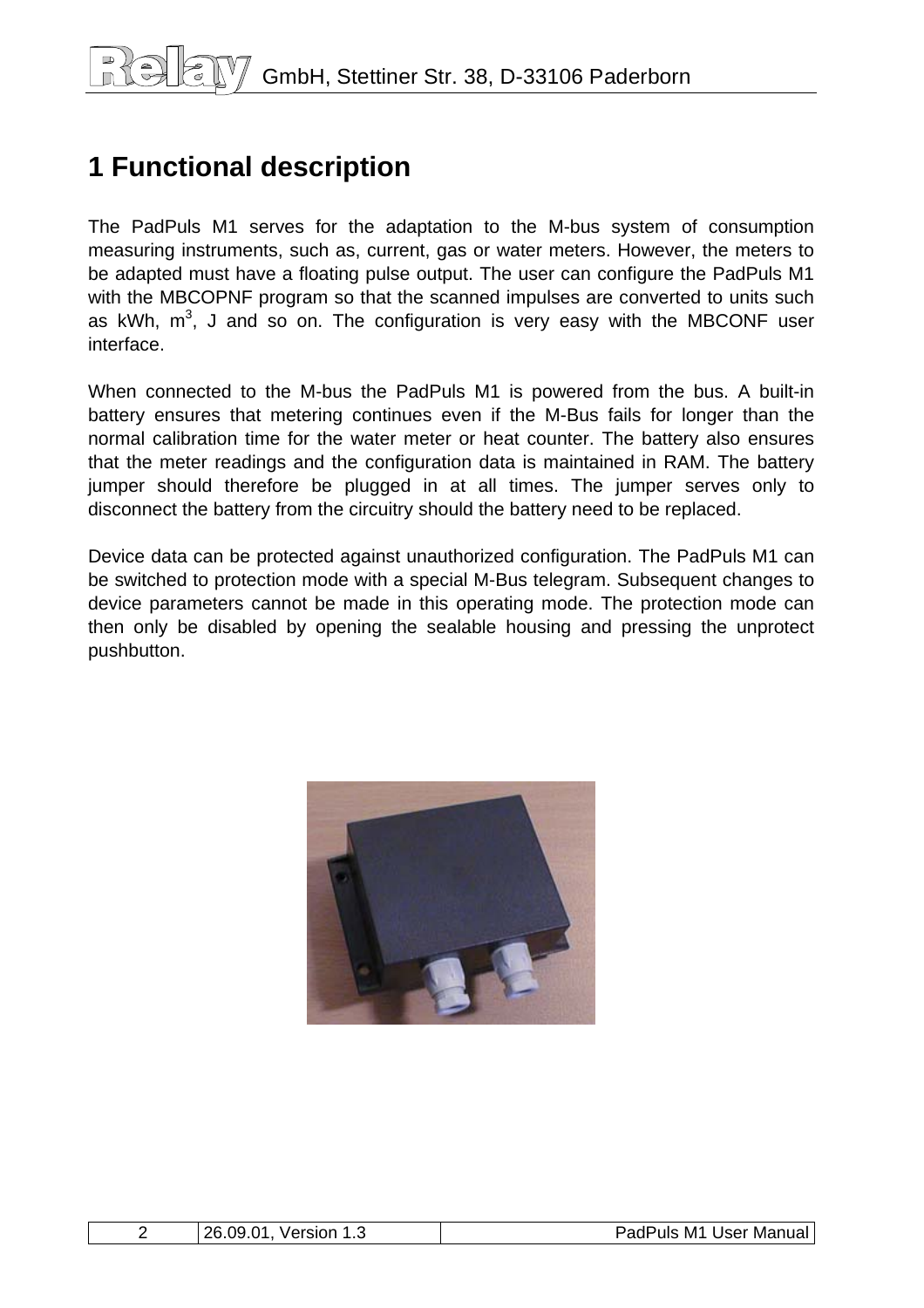# <span id="page-2-0"></span>**2 Installation and startup**

### **2.1 Mounting the case**

The housing is fixed to the wall with two screws, which are screwed diagonally through the holes marked with "wall". The heads of the screws should be maximum 6 mm in diameter so that the cover is not screwed as well.



### **2.2 Opening the case**

To deactivate the write protection the housing cover can be opened by removing the metal screws above at the left and below at the right. The unprotect pushbutton is then accessible from outside; the unit is unprotected by pressing this button. Use a suitable adhesive seal to prevent the housing from being opened unnoticed.

## **2.3 Connecting**

The following picture shows a typical installation including the PadPuls M1:



|--|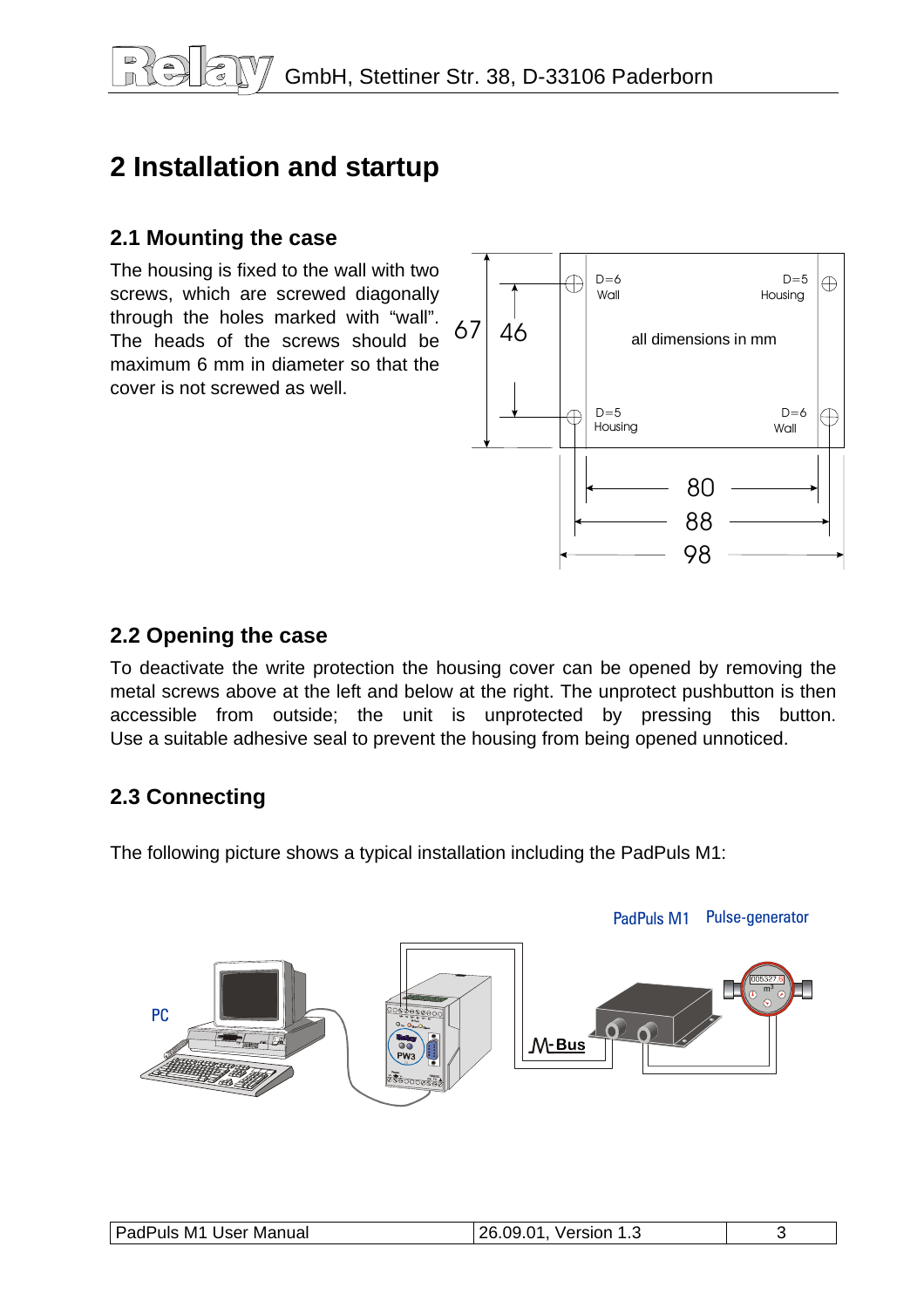# GmbH, Stettiner Str. 38, D-33106 Paderborn

After opening the housing please lead the M-Bus cable through the left cable gland of the cover and connect the cable to the left terminal. Then do the same with the cable of the pulse generator (right side). Please connect an optional shielding to the terminal labeled with "Schirm". Connect the shielding only at the PadPuls.

- Impulse devices with floating contacts (reed contacts) are connected to the terminals marked with "pulse" using any polarity. If cable shielding is available, it can be wired **single-sided** to the terminal marked with "shield".
- Impulse devices with optocouplers or electrically isolated transistor outputs must be connected to the "pulse" with the correct polarity. The left-hand terminal is the positive connection and the middle terminal the negative connection.



The following graphic shows the position of the terminals and the button:

| 26.09.<br>Version<br>ں. ا | PadPuls M1 User Manual |
|---------------------------|------------------------|
|---------------------------|------------------------|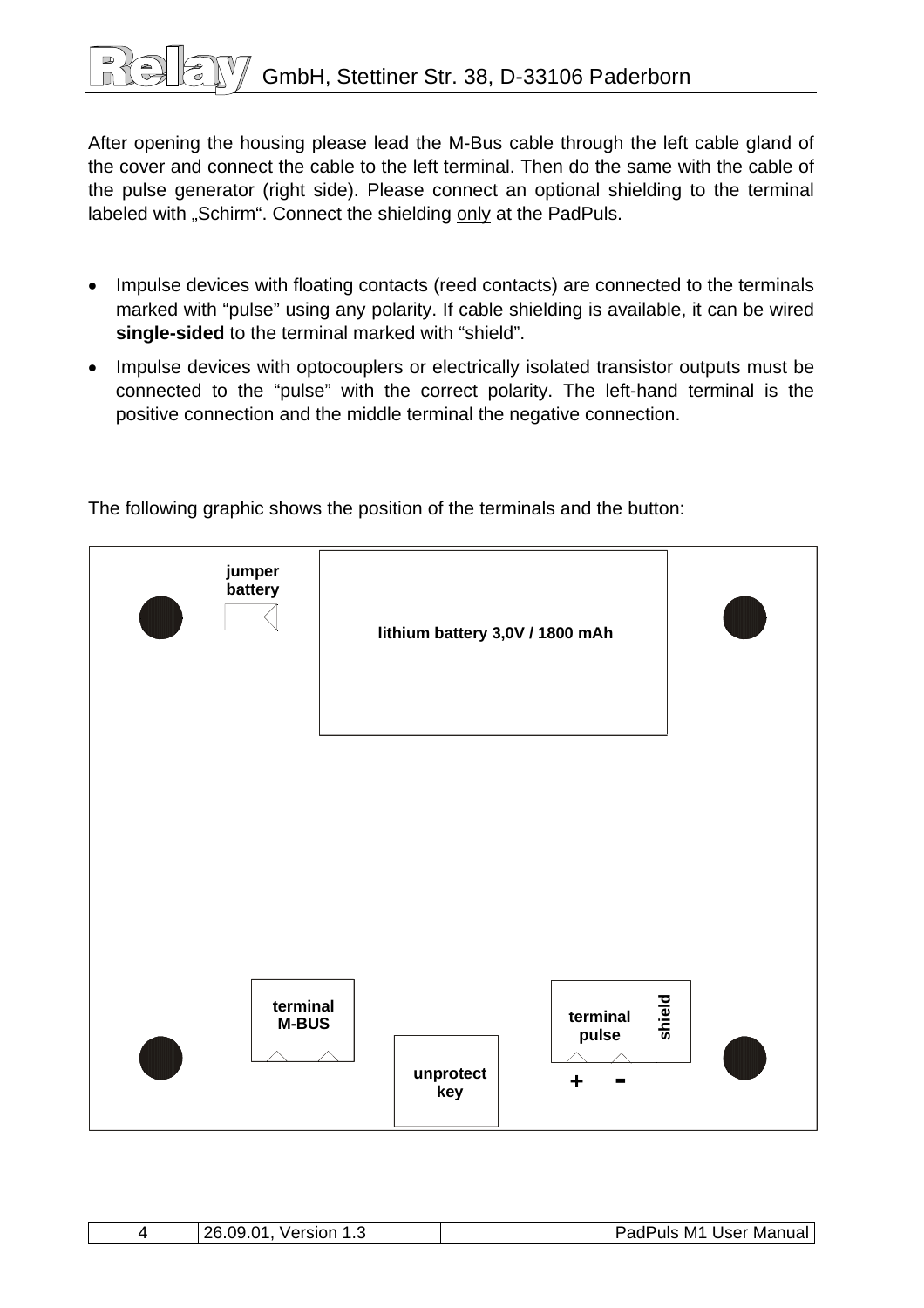# <span id="page-4-0"></span>**3 Parameterization using MBCONF**

The configuration of the device must be adapted by the customer to the respective installation. We include the software MBCONF with delivery. You can get the old software PADCON for MS DOS or MS Windows 3.1 systems from our web page www.relay.de.

### **3.1 Installation**

The software MBCONF for configuration of the pulse adaptor is a 32-bit application, which can be executed on IBM-PC compatible computers under the operating systems Windows 95 / 98 / NT 4.0. The desktop PC or laptop must have a free serial RS232C interface to connect the M-Bus level converter. The PadPuls M1 to be parameterized must be connected directly (i.e. as only M-Bus device) to the M-Bus output of the level converter.

Please start the file "MBCONF SETUP.EXE" from Windows Explorer or via "Start – Execute" to install the software from version 1.40 up. Subsequently you select the language of the installation procedure. The setup software can create a program group and a link on the desktop on demand. You can then execute both versions for German and English language either from start menu or desktop.

## **3.2 Operation**

After program start the user operates the software according to the Windows conventions with the mouse or the keyboard. If you stay with the mouse on a button or an input field, then a hint to its function appears. Light-grey fields and boxes are not capable for editing.

All input fields and buttons have an underlined letter. The function can be activated by simultaneous pressing of the keys [ALT] and the respective letter. Within dialogs the cursor can be moved with the keys [TAB] or [SHIFT][TAB ] forwards and back. [SPACE ] activates or deactivates selection boxes. Multiple selection boxes (arrow at the right edge) can be activated with  $[\mathbb{U}]$ . The user then selects an entry with  $[\mathbb{U}]$  and  $[\mathbb{N}]$ . By pressing [RETURN] the selected entry is taken over. With [ESC] the selection box is left without transfer.

The program is arranged as a sheet system. The sheet "Info" contains general options of the communication with the M-Bus device to be configured. In this sheet the user can select the serial port of the PC, the baudrate of the PC, the baudrate of the M-Bus device and the M-Bus primary address which is used for communication. After a successful connection with the M-Bus device, further manufacturer information is shown in the sheet "Info" and additional device-specific sheets are displayed.

| PadPuls<br>M <sub>1</sub><br>User Manual | n4<br>ገፎ<br>Version<br>.09.<br>ں. ا |  |
|------------------------------------------|-------------------------------------|--|
|------------------------------------------|-------------------------------------|--|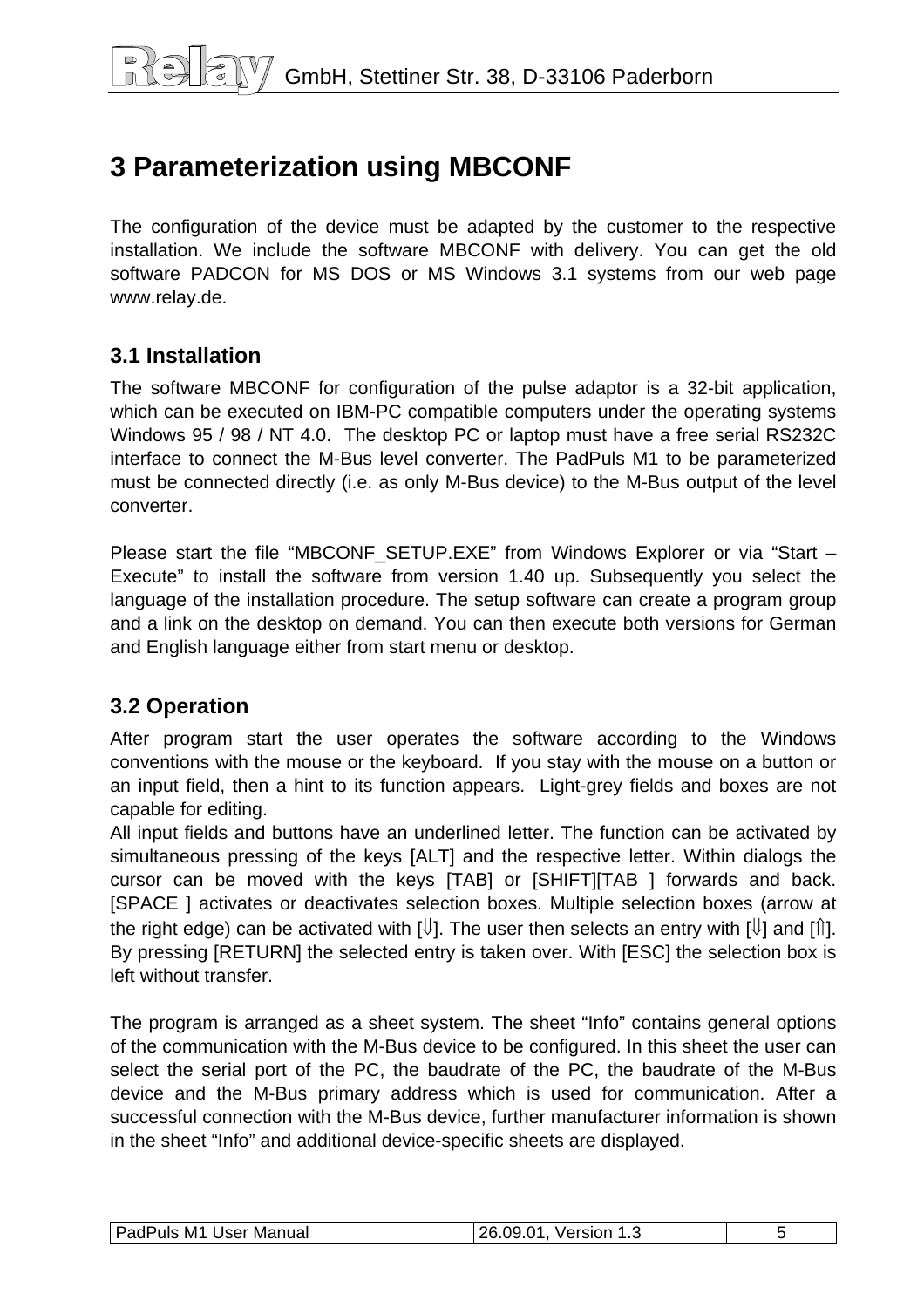## <span id="page-5-0"></span>**3.3 Sheet Info**

| RELAY MBCONF M-Bus Configuration V1.40                                                                                                              | $ \Box$ $\times$                                                                                     |
|-----------------------------------------------------------------------------------------------------------------------------------------------------|------------------------------------------------------------------------------------------------------|
| Info<br>$\Box$ Padpuls M1                                                                                                                           |                                                                                                      |
| C <sub>5</sub><br><b>EN1434</b><br><b>Rains</b><br><b>Chines</b>                                                                                    | <b>Rice E</b> M                                                                                      |
| Current information about M-Bus<br>and software updates can be<br>found on our internet site:<br>ß<br>WWW.RELAY.DE                                  | Please send your<br>questions and comments<br>to our EMAIL address:<br>mailto:info@RELAY.DE          |
| M-Bus<br>254<br>COM-Port:<br>COM1<br>Address:<br>Baudrate:<br>2400<br>Manufact, REL<br>New M-Bus<br>PadPuls M1<br>Type:<br>2400<br>Baudrate:        | ZVEI optical mode<br>Generation: 08<br>M-Bus -<br>00<br>State:<br>Connect to meter<br>Autom, readout |
| 階#t*;<br>階#t*?9 16<br>Buffer:<br>18 18 68 08 01 72 32 45 09 01 AC 48 08 02 02 00 00 00 06 06<br>1A 00 00 00 00 0F 01 01 01 75 16<br>$\frac{68}{41}$ | Erase log<br><b>F</b> Exit                                                                           |
| Summary of supported meters                                                                                                                         |                                                                                                      |

This sheet shows some photos of supported M-Bus devices from the product range of the Relay GmbH, the PadMess GmbH and further manufacturer. Here are also links to the Internet page, from which the current version of the program can be downloaded, and to the email address for criticism and suggestions to the program.

The lower third of this card is likewise visible in every other card. Here the following input fields and buttons are always attainable:

- **COM-Port** is the serial port of the PC to which the M-Bus level converter is connected. The selected port will be saved in an INI file and will be restored on startup. Therefore the COM-Port has to be configured only once.
- **Baudrate** ist the transmission speed of the serial port of the PC used for parameterization. Possible selections for this used M-Bus baudrate are 300, 2400 or 9600 baud. Attention: Baudrates of more than 2400 baud are not supported by all M-Bus level converters which are available on the market! The selected baudrate must be

| 26.09.01<br>Version<br>. ت | User Manual<br>PadPuls M1 |
|----------------------------|---------------------------|
|----------------------------|---------------------------|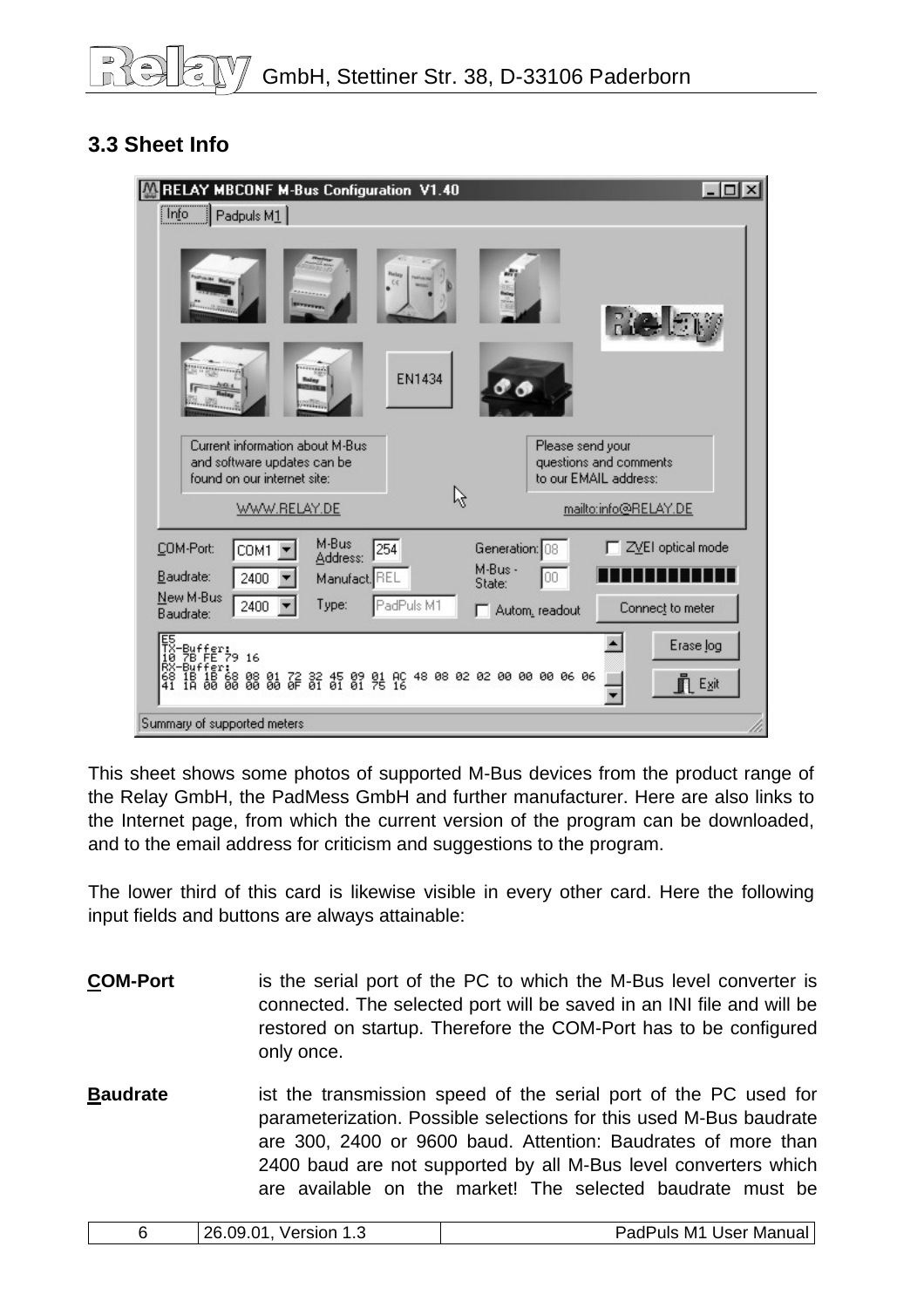identical to the baudrate of the M-Bus device. (see: "New M-Bus Baudrate"). The PadPuls M1 supports the baudrates 300, 2400 and 9600Bd.

- **New M-Bus Baudrate**  allows reprogramming the baudrate of the M-Bus device. The new baudrate is sent to the M-Bus device after a change in the appropriate selection box. If the M-Bus slave accepts this command, it acknowledges the telegram with the single character "\$E5" (\$ for hexadecimal notation) using the old baudrate. Afterwards the device switches to the new baudrate. This button is not needed for the PadPuls M1, since it automatically detects the baudrate used by the master.
- **M-Bus Address** is the primary address of the connected M-Bus slave. In a direct connection with only one slave you can use the broadcast address 254. Using this address every M-Bus device must answer regardless of its own address.
- **Connect to meter**  is used to request data from the slave. The type of device is then automatically recognized. The items "Manufact.", "Generation", "Type" and "M-Bus State" will then be refreshed. New sheets are generated depending on manufacturer and type of the M-Bus device. In case of PadPuls M1 a sheet labelled with "PadPuls M1" appears.
- **Manufact.** is an item that shows the 3-letter manufacturer code after successful reading ("Connect to meter"). The item is read only.
- **Generation** shows the software revision of the firmware of the connected M-Bus device. The item is read only.
- **Type** shows the type (here: PadPuls M1) of the connected device. This item is read only.
- **M-Bus State** shows the M-Bus state of the connected device. This item is read only.
- **ZVEI optical mode**  If this option is activated, devices with an optical interface and protocol according to EN 1434-3 can be read and programmed using an optical reading head (e.g. PadPuls M4 / M4L).
- **Autom. readout** The software always reads the data after writing, if this option is activated (useful for checking the correct programming).

| PadPuls M1 User Manual | 26.09.01,<br>Version 1.3 |  |
|------------------------|--------------------------|--|
|                        |                          |  |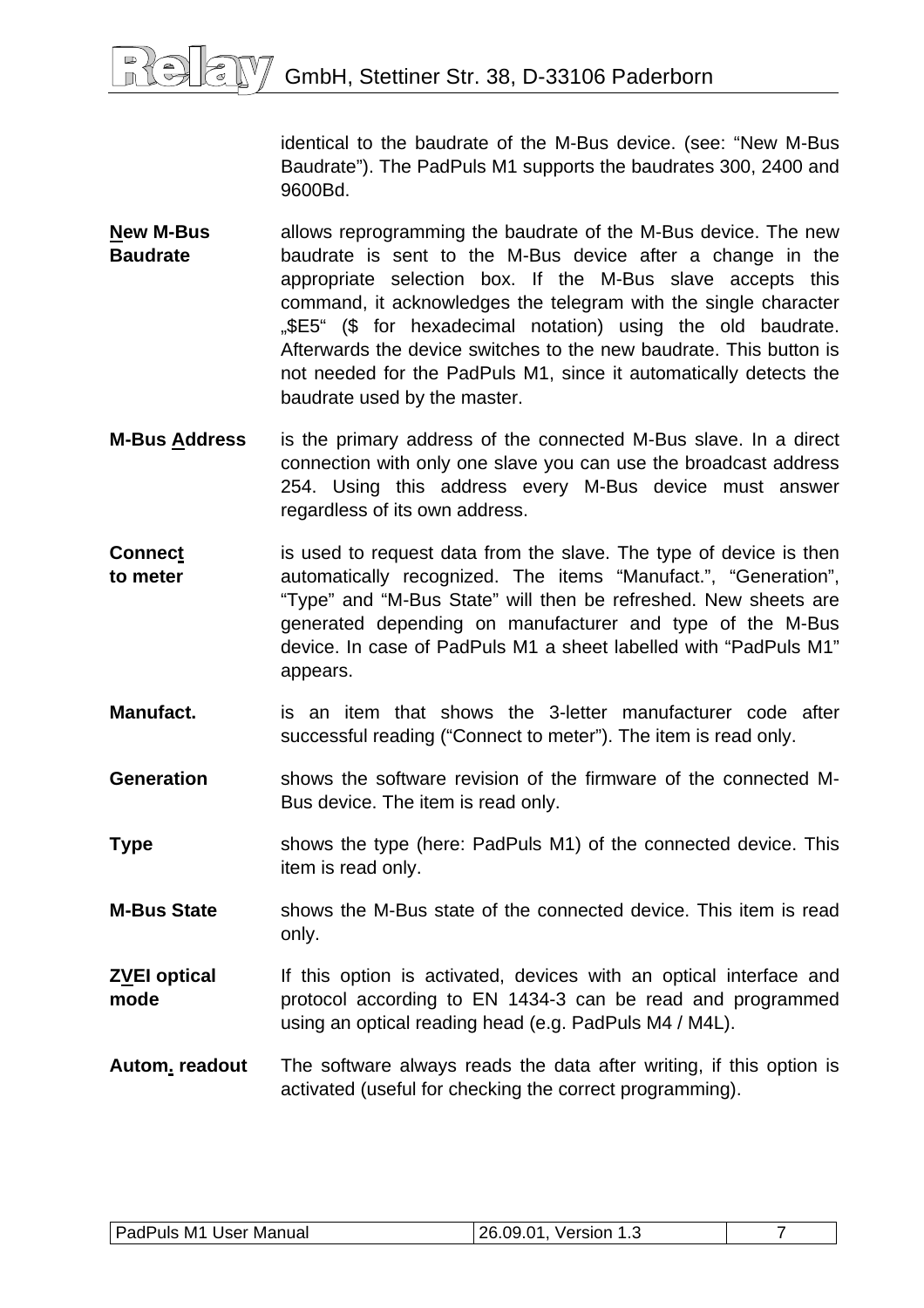# GmbH, Stettiner Str. 38, D-33106 Paderborn

#### **Log-Window**

The so-called log window is always visible. All M-Bus communication steps are logged in this window. Data is displayed in hexadecimal notation. It is possible to mark outputs in the log window and copy them with the keys "CTL-C" to the windows clipboard. Then the data can be easily imported to any text editor for documentation. As soon as the max. storage capacity of the window is achieved, no more data is logged. If you want to log further, you must delete the logged data.

The following buttons are also always visible:

- **Erase log clears all outputs inside the log window.**
- **Exit Exit terminates the program and stores the current setting of serial port** (port no.) into the INI file.

|  | າຂ<br>. റവ<br>.N1<br>`′ersion<br>ن. ا | Manual I<br>M1 د<br>Jser<br>ו הנ<br>Puls.<br>au |
|--|---------------------------------------|-------------------------------------------------|
|--|---------------------------------------|-------------------------------------------------|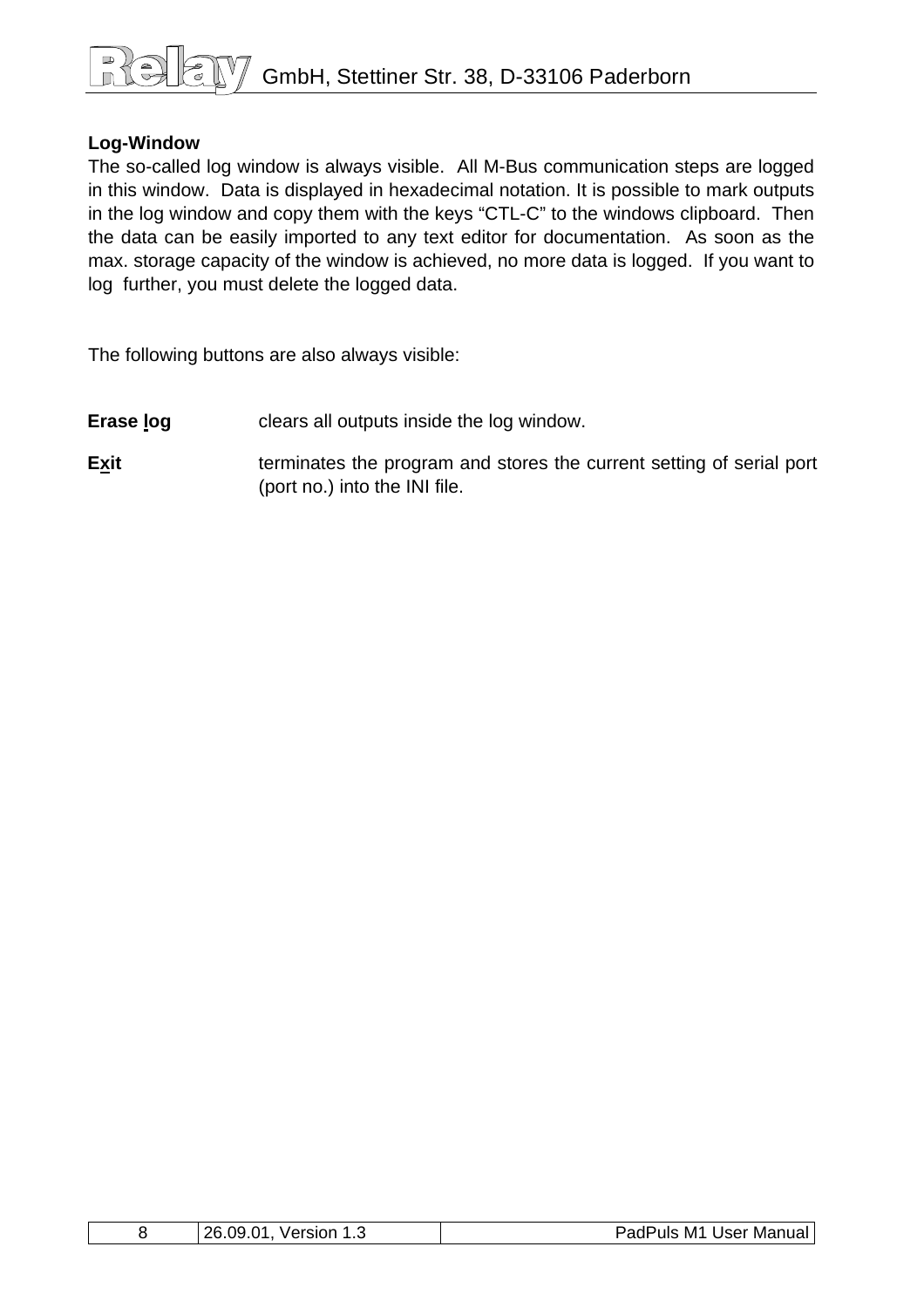## <span id="page-8-0"></span>**3.3 Sheet PadPuls M1**

| RELAY MBCONF M-Bus Configuration V1.40                                                                                               | $ \Box$ $\times$                        |
|--------------------------------------------------------------------------------------------------------------------------------------|-----------------------------------------|
| $\boxed{\text{Padpuls } \text{M1}}$<br>Info                                                                                          |                                         |
| Prim. address:                                                                                                                       | State:<br>100                           |
| $I\underline{D}$ (sec. adr.):<br>01094532                                                                                            | Write protection                        |
| Fabric. no.:                                                                                                                         | Permanent error                         |
| Medium:<br>Electricity                                                                                                               |                                         |
| Multiplicator:                                                                                                                       | ド<br>Pulse counter 1                    |
| Unit:<br>1 kWh                                                                                                                       |                                         |
| Counter:<br>6721                                                                                                                     | Write protect<br>Write<br>Read          |
|                                                                                                                                      |                                         |
| M-Bus<br>254<br>COM-Port:<br>COM1<br>Address:                                                                                        | ZVEI optical mode<br>Generation: 08     |
| Baudrate:<br>2400<br>Manufact. REL                                                                                                   | M-Bus -<br>00<br>State:                 |
| New M-Bus<br>PadPuls M1<br>Type:<br>2400<br>Baudrate:                                                                                | Connect to meter<br>Autom, readout<br>п |
| -Buffer:<br>78 FE 79 16                                                                                                              | $\blacktriangle$<br>Erase log           |
| :Fer:<br>1B 68 08 01 72 32 45 09 01 AC 48 08 02 02 00 00 00 06 06<br>00 00 00 00 06 0F 01 01 01 75 16<br>IB<br>18<br>$\frac{68}{41}$ | <b>FLExit</b>                           |
| Pulse counter 1                                                                                                                      |                                         |

These sheet shows the actual settings and values of the PadPuls M1. The following input boxes and buttons are used to change the params of the pulse adapter:

| <b>Primary address</b> | is the M-Bus address of the device. Values between 1 and 250 can<br>be entered in this field for new assignment of the address. After<br>pressing the "Write" button the software programs this primary<br>address and further variable settings on this sheet into the M-Bus<br>device. |
|------------------------|------------------------------------------------------------------------------------------------------------------------------------------------------------------------------------------------------------------------------------------------------------------------------------------|
| ID (sec. adr.)         | is the 8 digit M-Bus ID (identification no.), which is also used for<br>secondary addressing of this adapter.                                                                                                                                                                            |
| Fabric, no.            | is insignificant for PadPuls M1.                                                                                                                                                                                                                                                         |
| <b>Medium</b>          | measured medium of the connected<br>the<br>describes<br>meter.<br>Examples: Oil, Water, Heat, Electricity                                                                                                                                                                                |

| <b>PadPuls M1 User Manual</b><br>26.09.01,<br>Version 1.3 |
|-----------------------------------------------------------|
|-----------------------------------------------------------|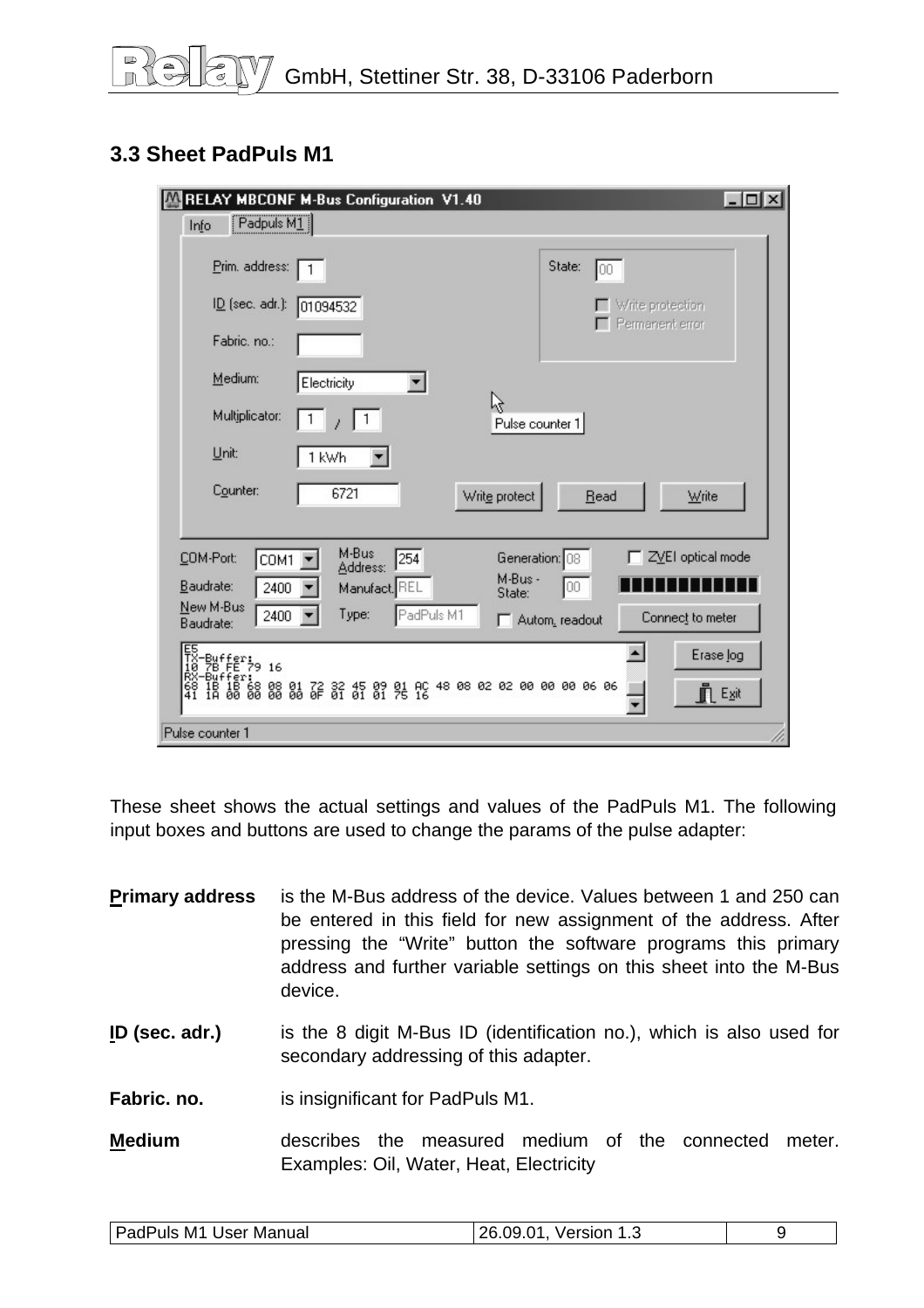- **Multiplicator** is the pulse increment (multiplicator) of the connected meter. For each registered pulse the device adds "multiplicator" to the counter. The numerator can take values between 0 (no counting) and 255, the denominator between 1 and 255.
- **Unit** is the physical unit of the counter and of the pulse increment. All proper units including variants with power of ten from the DIN EN 1434-3 are offered in the selection list.
- **Counter** is the accumulated counter. It has to be related to the unit mentioned above. The counter can be programmed equal to the counter of the connected meter in a range of 0 to 0 to  $1x10^{12}$  or in detail  $1.099.511.627.775$  ( = 00 FF FF FF FF FF hex.).
- **State is the M-Bus state in hexadecimal notation.**
- **Write protection** is marked, if the device is protected against programming. Then you cannot configure the adapter. The protection can be removed after opening the sealable front cover of the housing and pressing the "Unprotect" pushbutton.
- **Permanent error** is insignificant for the PadPuls M1.
- **Write protect** Transmits a command to the PadPuls M1 to activate write protection. The PadPuls then allows no further configuration. It is protected against unnoticed manipulation.
- **Read** reads the M-Bus device and refreshes the data on the selected sheet.
- **Write** sends the current options to the pulse converter, which stores this data into the battery buffered memory. The PadPuls M1 changes the options only if the write protect is deactivated. It is recommended to read the data after writing and check it.

| 10<br>ጋፎ | റവ<br>ֿ^<br>Version<br>LU.UJ<br> | PadPuls<br>M1<br>Jser<br>Manual |
|----------|----------------------------------|---------------------------------|
|----------|----------------------------------|---------------------------------|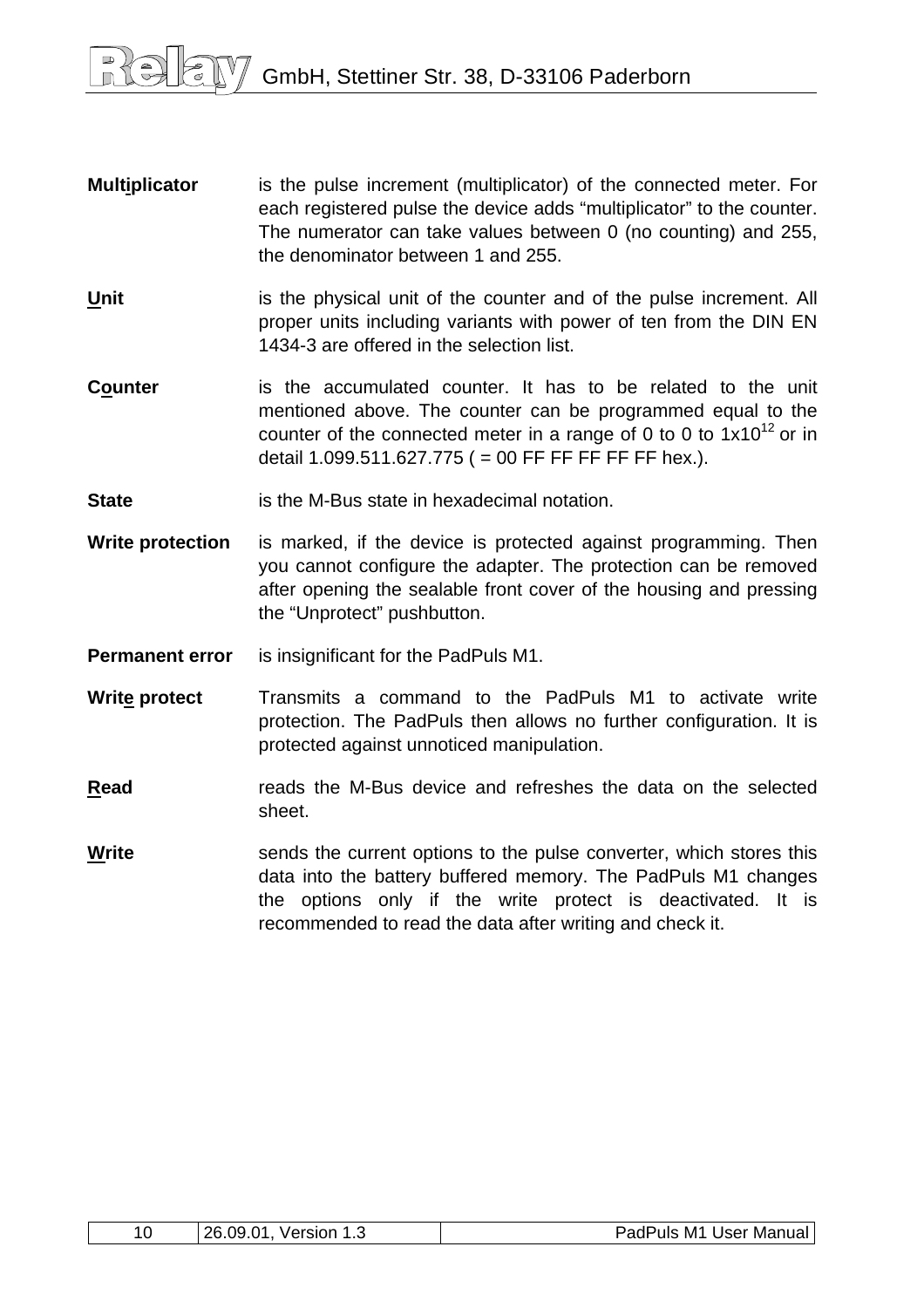#### **Notes:**

- 1. Please press first the button "Connect to meter" after connecting a new M-Bus device. Afterwards all sheets are refreshed.
- 1. Examples for configuration of pulse increment and unit:
	- Water meter with counter  $= 45120$  I and 1 Pulse  $= 10$  I: Choice 1: Unit = 10 l, Multiplicator =  $1 / 1$ , Counter = 4512 ( x 10 l) Choice 2: Unit = 1 l, Multiplicator =  $10/1$ , Counter =  $45120(x + 1)$
	- Electricity meter with counter = 78346 kWh and 64 pulses / kWh: Choice: Unit = 1kWh, Multiplicator =  $1/64$ , Counter = 78346 ( $\times$  1kWh)
	- Electricity meter with counter = 112,345 kWh and 1000 pulses / kWh: Choice: Unit = 1Wh, Multiplicator =  $1/1$ , Counter = 1123454 ( $\times$  0,001Wh)

| PadPuls M1 User Manual | 26.09.01,<br>Version 1. |  |
|------------------------|-------------------------|--|
|                        |                         |  |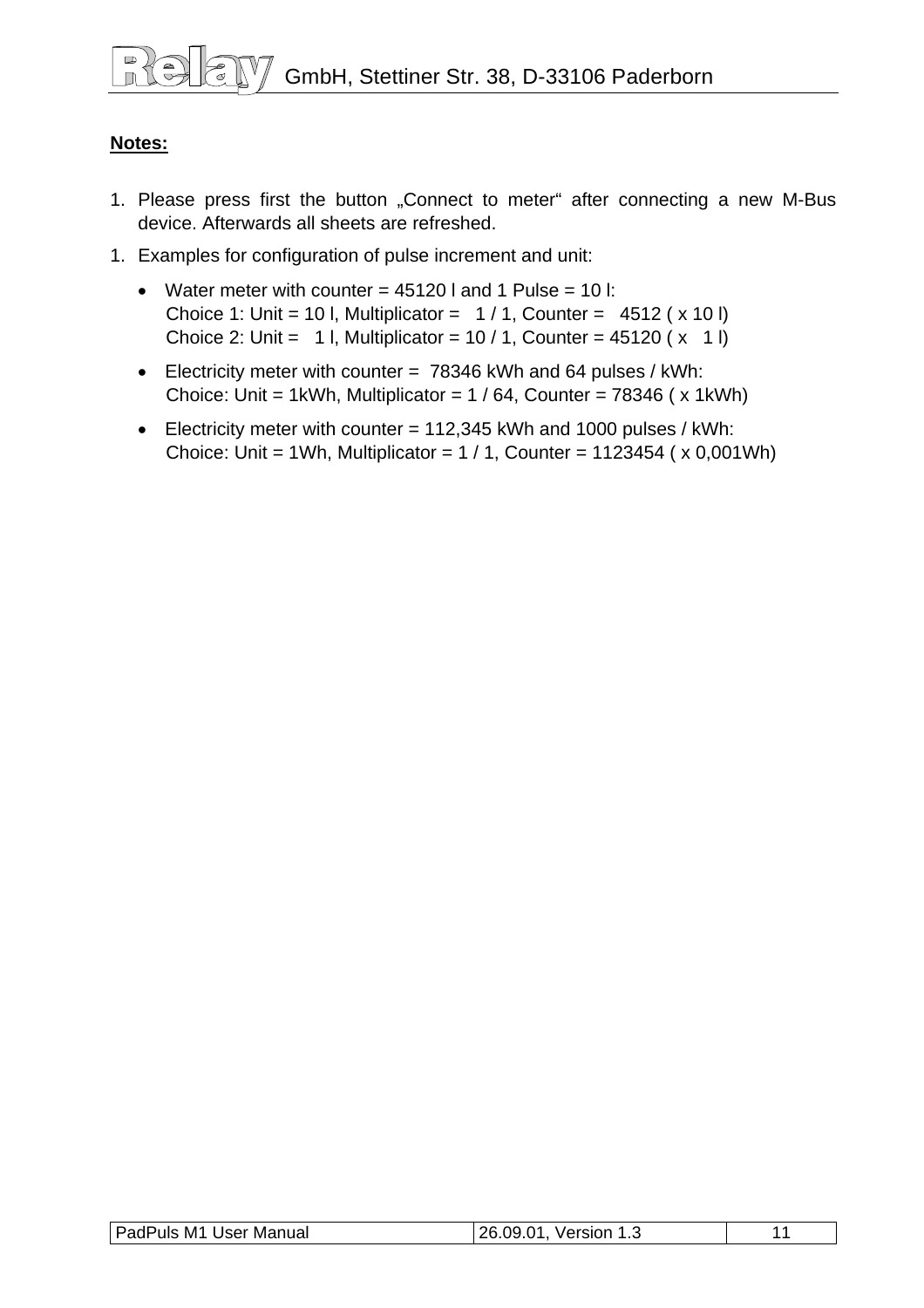# <span id="page-11-0"></span>**4 M-Bus Telegrams**

#### 1) General

- Communications according to EN1434-3
- Transmission rates 300, 2400 and 9600 Bd with auto-baud detect
- Primary and secondary addressing with wild cards
- SND\_NKE / E5, SND\_UD / E5, REQ\_UD2 / RSP\_UD is supported

#### 2) Definitions

- All values are specified in hexadecimal
- Empty fields in the "Contents" line are variable
- Index 1 designates the least-significant byte in fields containing several bytes

#### 3) RSP\_UD Telegram

| <b>Byte</b> |              |        |        |       |    |                                    | $\overline{\phantom{0}}$<br>ŏ |                 | 10<br>ט ו       | $\sim$          | $\sim$<br>. .    | $\sim$<br>ں ا    |
|-------------|--------------|--------|--------|-------|----|------------------------------------|-------------------------------|-----------------|-----------------|-----------------|------------------|------------------|
| Name        | <b>Start</b> | Lenath | ∟ength | Start | ◟. | $\sim$<br>◡                        | ID1                           | ID <sub>2</sub> | ID <sub>3</sub> | ID <sub>4</sub> | MAN <sub>1</sub> | MAN <sub>2</sub> |
| Inhalt      | 68           | 1B     | 1B     | 68    | 08 | $\overline{\phantom{a}}$<br>$\sim$ |                               |                 |                 |                 | AC               | 48               |

| <b>Byte</b> | $\overline{ }$<br>$\mu$ | <b>1 F</b><br> ე | טו                | $\sim$        | 18   | 10               | 20         | $\sim$<br>∠ | $\sim$<br><u>__</u> | $\sim$<br>دے       | 24     | ገፍ<br>∠J | $\sim$<br>26       |
|-------------|-------------------------|------------------|-------------------|---------------|------|------------------|------------|-------------|---------------------|--------------------|--------|----------|--------------------|
| Name        | GEN                     | <b>MED</b>       | $T^{\wedge}$<br>◡ | <b>Status</b> | SIG1 | SIG <sub>2</sub> | <b>DIF</b> | VIF         | Count1              | Count <sub>2</sub> | Count3 | Count4   | Count <sub>5</sub> |
| Inhalt      |                         |                  |                   | 80<br>$00\,$  | 00   | 00               | 06         |             |                     |                    |        |          |                    |

| <b>B</b> vte |        | 28    | ገዐ    | 30        |             | າາ      | n o<br>υJ |
|--------------|--------|-------|-------|-----------|-------------|---------|-----------|
| Name         | Count6 | Spez. | Index | Numerator | Denominator | rr<br>w | Stop      |
| Variable     | 00     | 0F    |       |           |             |         |           |

#### Notes:

- Manufacturer MAN = "REL" (48AC)
- Generation GEN ( at this time \$08, reserved range from \$01 to \$0F)
- Status bit 7 (MSB):  $1 \rightarrow$  write protection set  $0 \rightarrow$  write protection removed
- VIF: Set by the user; VIF = unit with decimal power (MSB not set)
- Count: Meter reading (most-significant byte = Count6 always zero)
- Numerator / Denominator: Impulse value (increment in multiples of the VIF per impulse):

Numerator 1 Pulse = • VIF **Denominator** 

| 26 09 01<br>Version<br>٠<br>. . | PadPuls<br>M1<br>∣ User Manual |
|---------------------------------|--------------------------------|
|---------------------------------|--------------------------------|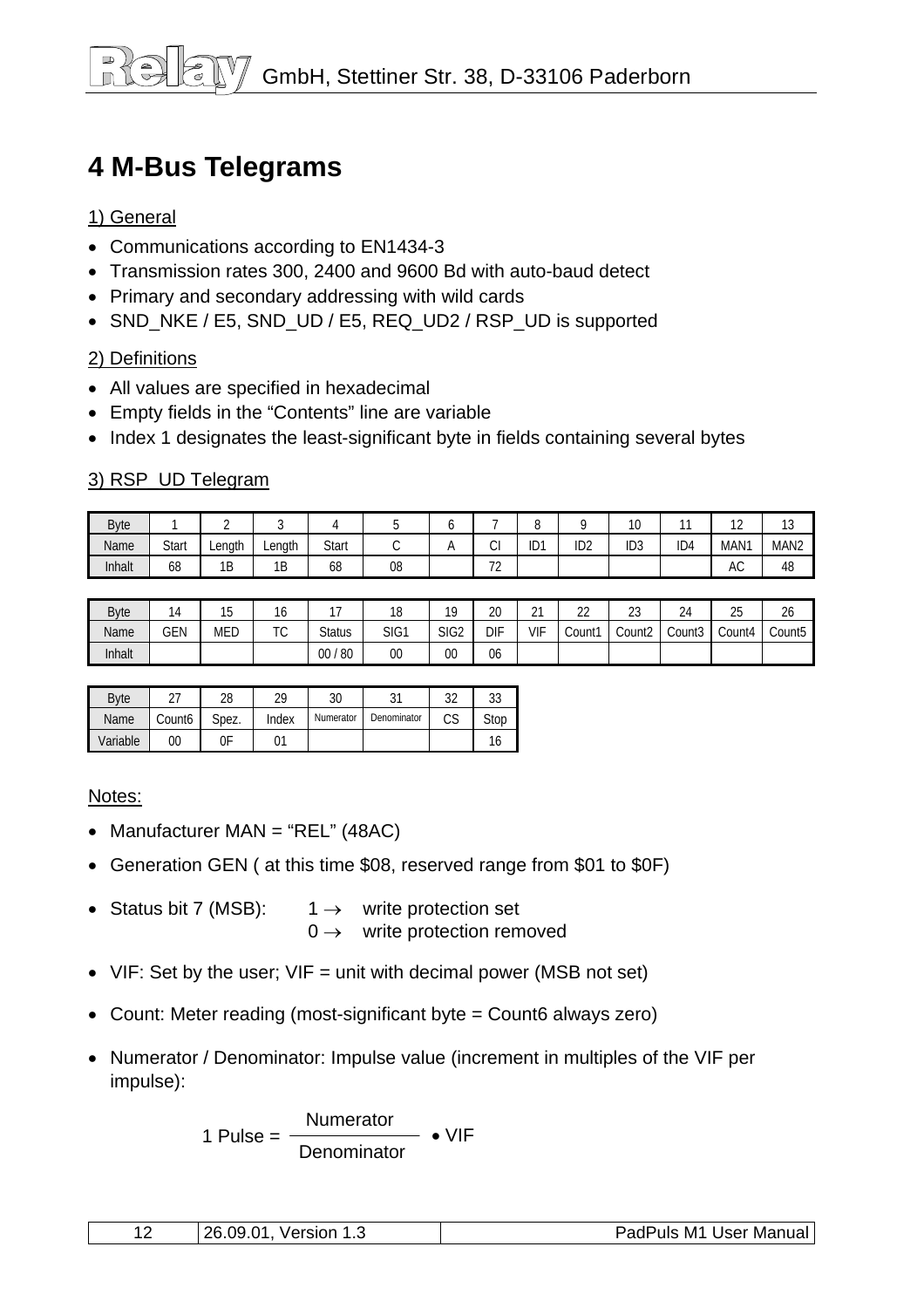# GmbH, Stettiner Str. 38, D-33106 Paderborn

#### 4) Configuration Telegram

| <b>Byte</b> |       |              |             |       |                     |          |              | -<br>◡           |                     | $\sim$<br>$\cdot$ U |                  | $\sim$<br>$\epsilon$ | $\sim$<br>ں ا   |
|-------------|-------|--------------|-------------|-------|---------------------|----------|--------------|------------------|---------------------|---------------------|------------------|----------------------|-----------------|
| Name        | Start | Lenath       | Lenath      | Start | ⌒<br>◡              | $\cdots$ | ົ<br>U       | DIF <sup>-</sup> | VIF <sup>1</sup>    | PAdr                | DIF <sub>2</sub> | VIF <sub>2</sub>     | ID <sub>1</sub> |
| Inhalt      | 68    | $\sim$<br>טו | $\sim$<br>◡ | 68    | $\mathsf{r}$<br>ັບບ |          | $-4$<br>ັບ ເ | 01               | $\sim$ $\sim$<br>7A |                     | $\sim$<br>v,     | 70                   |                 |

| <b>Byte</b> |                 | ن ا             | ١o              |      | 10<br>O          | 10         | ററ<br>۷J | $\sim$<br><u>_</u> | $\sim$<br><u>__</u> | $\sim$<br>ں ے | $\sim$<br>24       | つに<br>∠J           | 26     |
|-------------|-----------------|-----------------|-----------------|------|------------------|------------|----------|--------------------|---------------------|---------------|--------------------|--------------------|--------|
| Name        | ID <sub>2</sub> | ID <sub>3</sub> | ID <sub>4</sub> | MAN1 | MAN <sub>2</sub> | <b>GEN</b> | MED      | DIF <sub>3</sub>   | VIF <sub>3</sub>    | Count1        | Count <sub>2</sub> | Count <sub>3</sub> | Count4 |
| Inhalt      |                 |                 |                 |      |                  |            |          | 06                 |                     |               |                    |                    |        |

| <b>B</b> vte |                    | 28                 | 29    | 30    | ۰ر-<br>ັ  | າາ<br>ັ     | აა       | 34   |
|--------------|--------------------|--------------------|-------|-------|-----------|-------------|----------|------|
| Name         | Count <sub>5</sub> | Count <sub>6</sub> | Spez. | Index | Numerator | Denominator | ∩c<br>ıэ | Stop |
| Inhalt       |                    | 00                 | 0F    | 01    |           |             |          | ١o   |

Notes:

- Variables to be configured can only be changed when no write protection is set
- Grey fields can be altered:
	- Padr = Address (range  $0-250$ )
	- $\bullet$  ID = ID number (BCD)
	- $\bullet$  MED = Medium
	- VIF3 = Unit and decimal power of the meter reading (MSB =  $0$ )
	- Count = Pulse count  $(5 \text{ bytes binary}, \text{Count6 is always } 00\text{h})$
	- Meter / denominator: impulse value (range 1–255 each)
- Miscellaneous fields (MAN and GEN are ignored)
- ID, MAN, GEN and MED are coded as in the fixed header of the variable data structure from EN1434-3
- The data block "Protect index denominator numerator" is specific to the manufacturer and is optional

#### 4) Telegram to Set the Write Protection

| <b>Byte</b> |       |        | ັ      |       | v        | ъ. |        | ◡     |            | ×<br>$\sim$ |      |
|-------------|-------|--------|--------|-------|----------|----|--------|-------|------------|-------------|------|
| Name        | Start | Length | Length | Start | ັ        |    | ⌒<br>◡ | Spez. | Protect    | $\sim$<br>w | Stop |
| Inhalt      | 68    | 05     | 05     | 68    | 52<br>ບບ |    | ັ      | 0F    | $ -$<br>JJ |             | ιo   |

The write protection can only be reset by pressing the pushbutton on the circuit board.

| PadPuls M1 User Manual | 26.09.01, Version 1.3 |  |
|------------------------|-----------------------|--|
|                        |                       |  |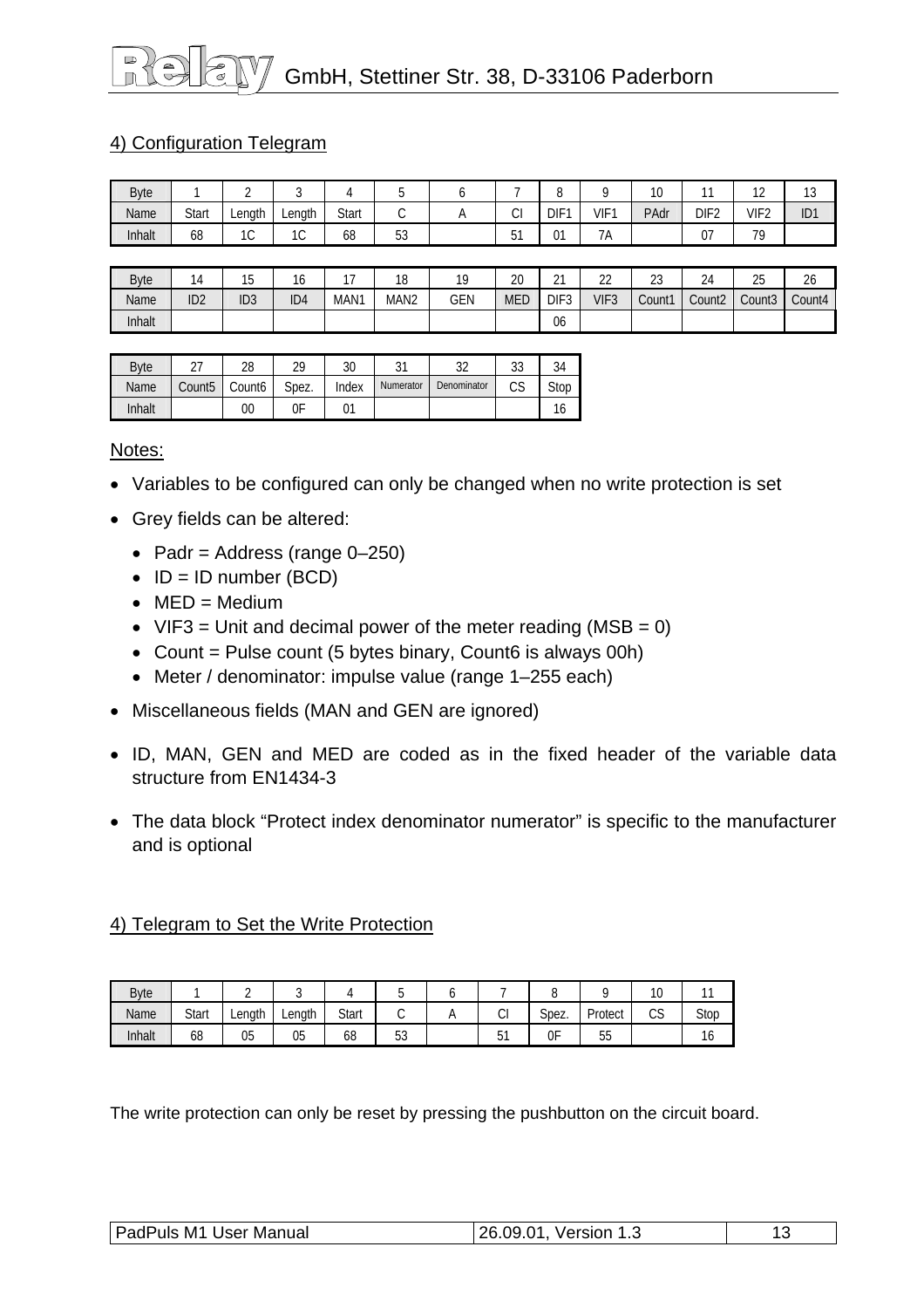## <span id="page-13-0"></span>**BIG** GmbH, Stettiner Str. 38, D-33106 Paderborn

88

100

 $35$ 

67

# **5 Technical data**

#### **Case:**

ABS plastic, colour black W x D x H: (100 x 88 x 35) mm 2 cable glands PG7, light-grey Protective class IP 50

#### **CE marking:**

The device is CE proofed.

#### **Environment:**

| Operating temperature     | $0^{\circ}$ C $\ldots$ 60 $^{\circ}$ C |
|---------------------------|----------------------------------------|
| Storage temperature       | $-25^{\circ}$ C  60 $^{\circ}$ C       |
| Humidity (non condensing) | 10%  70%                               |

#### **Specifications for the pulse-generator-impulse contact**

| Floating, isolation to earth $> 1 \text{M}\Omega$ |
|---------------------------------------------------|
| Open > 10M $\Omega$ , closed < 10k $\Omega$       |
| $< 2$ nF                                          |
| 5 <sub>ms</sub>                                   |
| 40 ms                                             |
| 12,5 Hz with pulse length = pause length $(1:1)$  |
|                                                   |

| <b>PadPuls contact input</b> |                                                                                                |
|------------------------------|------------------------------------------------------------------------------------------------|
| Contact voltage              | 2.5V to 3.4V                                                                                   |
| Contact current              | $2\mu$ A to $4\mu$ A                                                                           |
| Guaranteed debounce time     | 1.2ms                                                                                          |
| Connection cable             | Maximum 2 m twisted pair with shielding<br>connected only on the PadPuls side                  |
| <b>Current consumption</b>   |                                                                                                |
| Principle                    | Remote power supply from M-Bus with automatic<br>changeover to battery backup upon bus failure |
| <b>Battery</b>               | Lithium 3V, model 2/3AA, 1700mAh                                                               |
| Bus operation                | max. $1.5mA$ (1 unit load),<br>no battery loading                                              |
|                              |                                                                                                |

|  | つぬ<br>ng<br>٦1<br>Version<br>14<br> | Manual<br>ulser i<br>. M1<br>'uls<br>aur |
|--|-------------------------------------|------------------------------------------|
|--|-------------------------------------|------------------------------------------|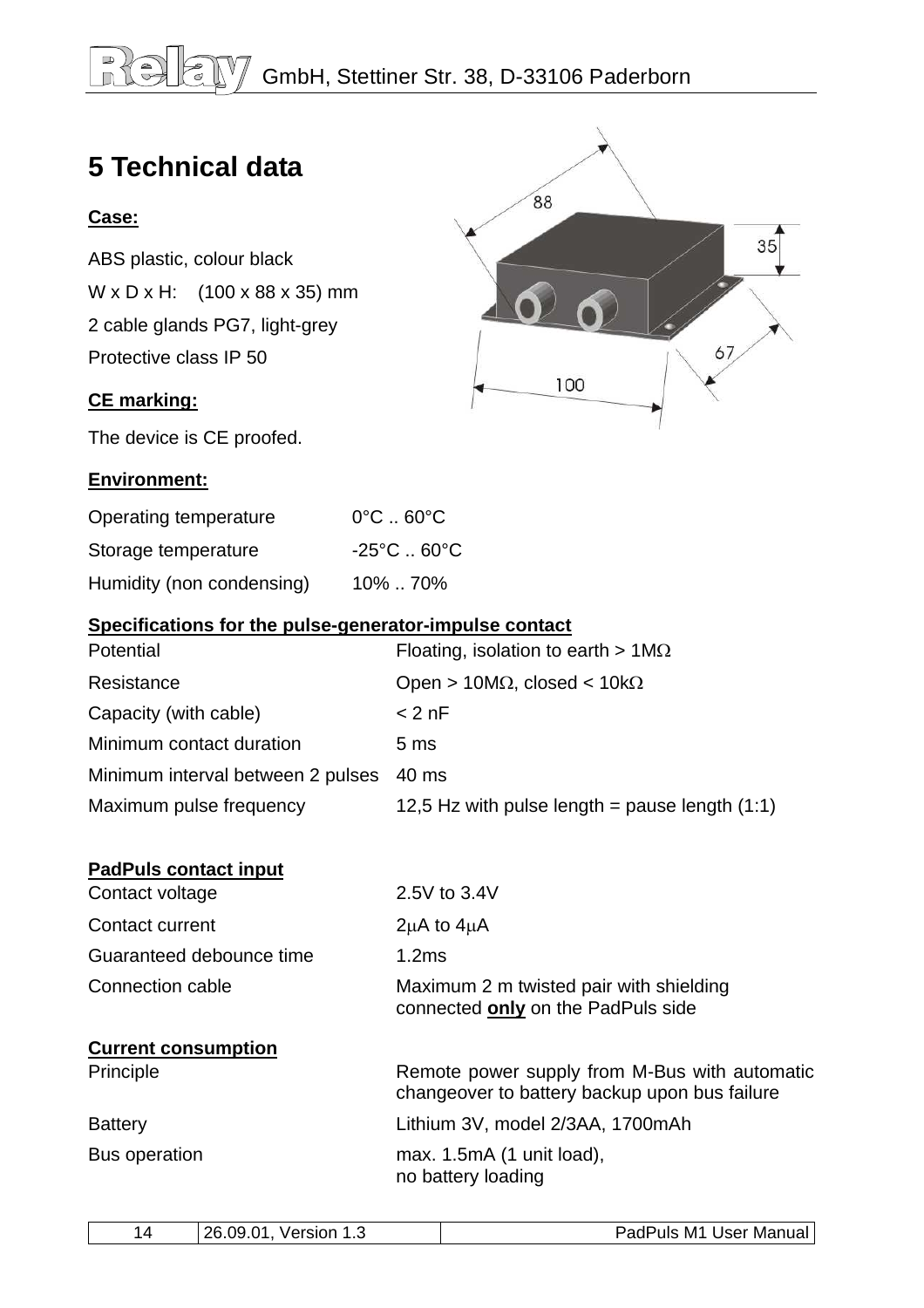| <b>Battery operation</b>                     | Max. $13\mu$ A at $25^{\circ}$ C<br>Max. $15\mu A$ at 60 $\degree$ C<br>additionally 3µA with continuously closed contact                                                                |
|----------------------------------------------|------------------------------------------------------------------------------------------------------------------------------------------------------------------------------------------|
| Battery service life<br>In battery operation | $> 9.5$ years at 25 $\degree$ C<br>$>$ 7.5 years at 60 $^{\circ}$ C<br>Max 50 million impulses per annum each<br>Service life minus 10% with additional<br>30 million impulses per annum |

#### **M-Bus: physical characteristics**

| M-Bus quiescent current | typ. $1.25$ mA, max. $1.5$ mA $(1 \text{ unit load})$ |
|-------------------------|-------------------------------------------------------|
| Space (0-bit) current   | quiescent current $+$ typ. 13 mA                      |
| M-Bus interface         | TI TSS721 with 2 x 215 $\Omega$ protection resistors  |

| PadPuls M1 User Manual<br>26.09.01,<br>Version 1.3 |  |
|----------------------------------------------------|--|
|----------------------------------------------------|--|